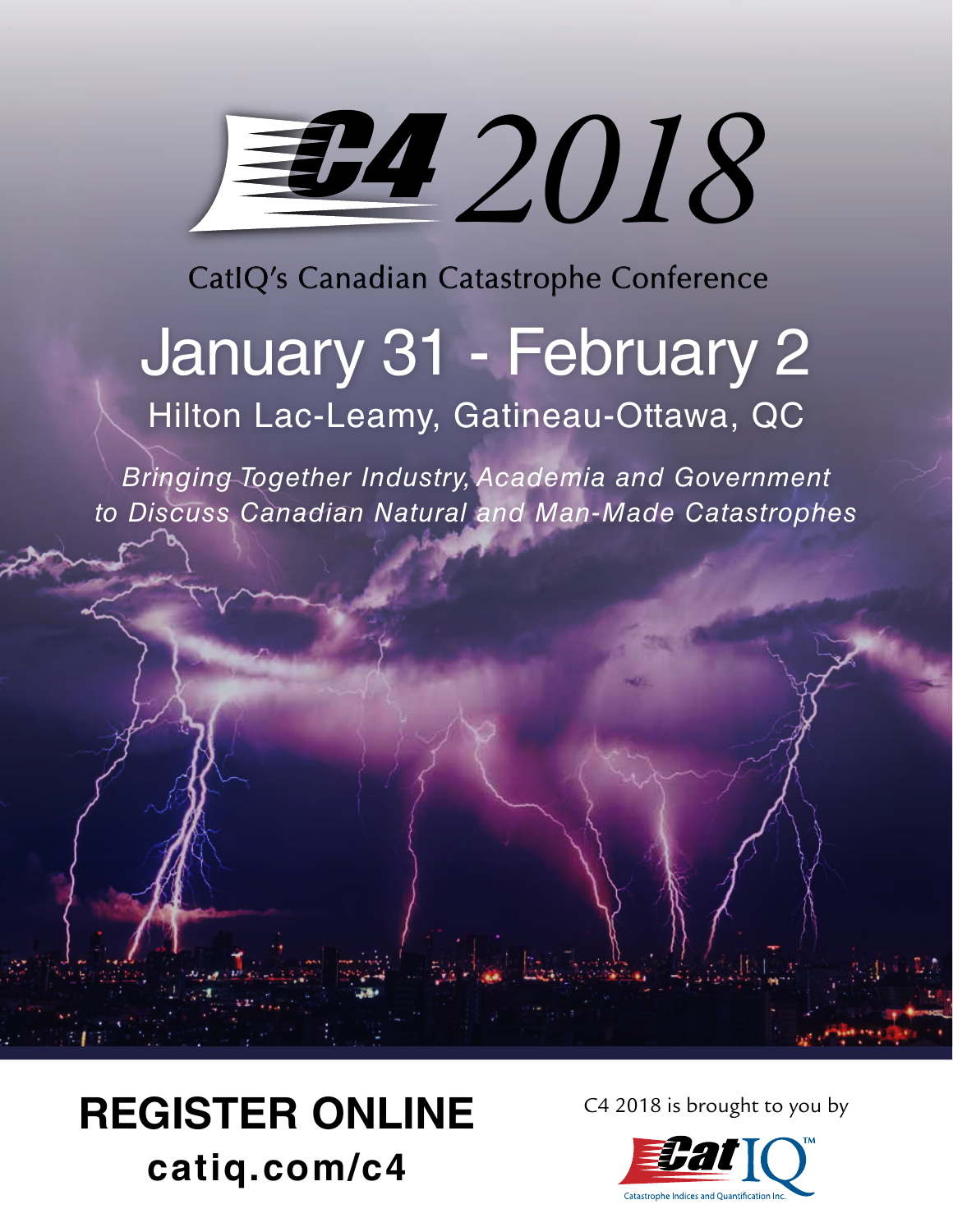### *Thank you to our Sponsors*



Questions? Please contact Becky Sheffman at (416)368-0777 x28 or becky.sheffman@catiq.com

# REGISTER ONLINE catiq.com/c4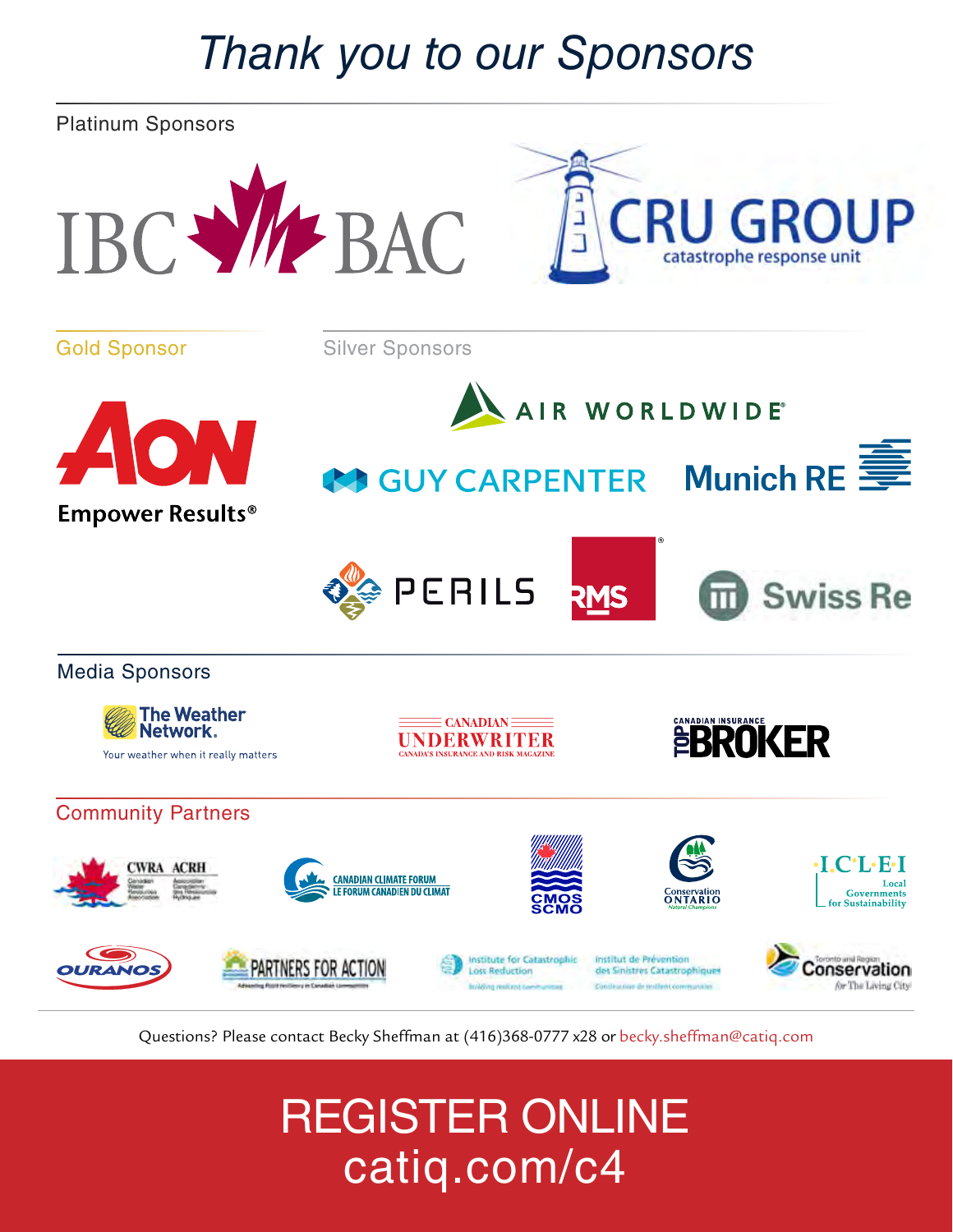### **C4 2018 Advisory Committee**

**Jim Abraham** Director of Canadian Climate Forum

**Heather Auld** Principal Climate Scientist, Risk Sciences International

**Nathalie Bleau** Coordinator, Built Environment Program, Ouranos

**Matthew Godsoe** Manager, Research Unit, Public Safety Canada

**Balz Grollimund** Head Treaty Underwriting, Canada & English Caribbean, Swiss Re

**Stacey Johnson** Reinsurance Specialist, Wawanesa Mutual Insurance Company

**Glenn McGillivray** Managing Director, Institute for Catastrophic Loss Reduction

**David McGown** SVP, Strategic Initiatives, IBC

**Megan Meaney** Director, ICLEI - Local Governments for Substainability

**Shawna Peddle** Director, Partners for Action, University of Waterloo

**Anne Ruel** Senior Actuarial Advisor, Risk Management, Desjardins General Insurance Group

**Sean Russell** Managing Director, Guy Carpenter & Company

**Jason Thistlethwaite** Assistant Professor, School of Environment, Enterprise and Development (SEED), University of Waterloo

**Laura Twidle** Director of Catastrophic Loss Analysis, CatIQ Inc.

**Pat Van Bakel** President & CEO, Crawford & Company (Canada) Inc.

**Rebecca Wagner** Associate Director, Prediction Services Operations - Central Region, Meteorological Service of Canada, Environment and Climate Change Canada

**Kyle Winston** Co-founder & President, CRU Group Inc.



### **About C4**

It is no question that the frequency and severity of natural and man-made catastrophes in Canada has been on the rise. Annual insured losses in Canada of over \$1 billion dollars are becoming the norm. These catastrophic events, which directly impact the Canadian public, require industry, academia and all levels of government to work together before, during and afterwards. With such a great need to build collaboration and resilience, Catastrophe Indices and Quantification Inc. (CatIQ) has worked to organize a conference to address Canadian Catastrophes.

CatIQ's Canadian Catastrophe Conference (C4) is a content-driven forum to foster collaboration before, during and after catastrophic events. This conference will provide an overview of catastrophes, discuss strategies in catastrophe management and explore sector perspectives. Overall themes will focus on preparedness and resiliency, available tools, and impacted stakeholders and policy makers working together for the greater good of all Canadians.

### **Who Should Attend**

C4 is built to find common ground and foster cross-section collaboration between the following:

 $\blacklozenge$  Insurance/Reinsurance Professionals

All Levels of Government

Academia/Researchers

◆ Risk Managers

◆ Other sectors/organizations dealing  $\mathcal{C}_{\text{act}}$  at IQ\_Inc  $\mathcal{C}_{\text{act}}$  and  $\mathcal{C}_{\text{act}}$  and  $\mathcal{C}_{\text{act}}$  and  $\mathcal{C}_{\text{act}}$  and  $\mathcal{C}_{\text{act}}$  and  $\mathcal{C}_{\text{act}}$  and  $\mathcal{C}_{\text{act}}$  and  $\mathcal{C}_{\text{act}}$  and  $\mathcal{C}_{\text{act}}$  and  $\mathcal{C}_{\text{act}}$  and  $\mathcal{C}_{\text{act}}$  and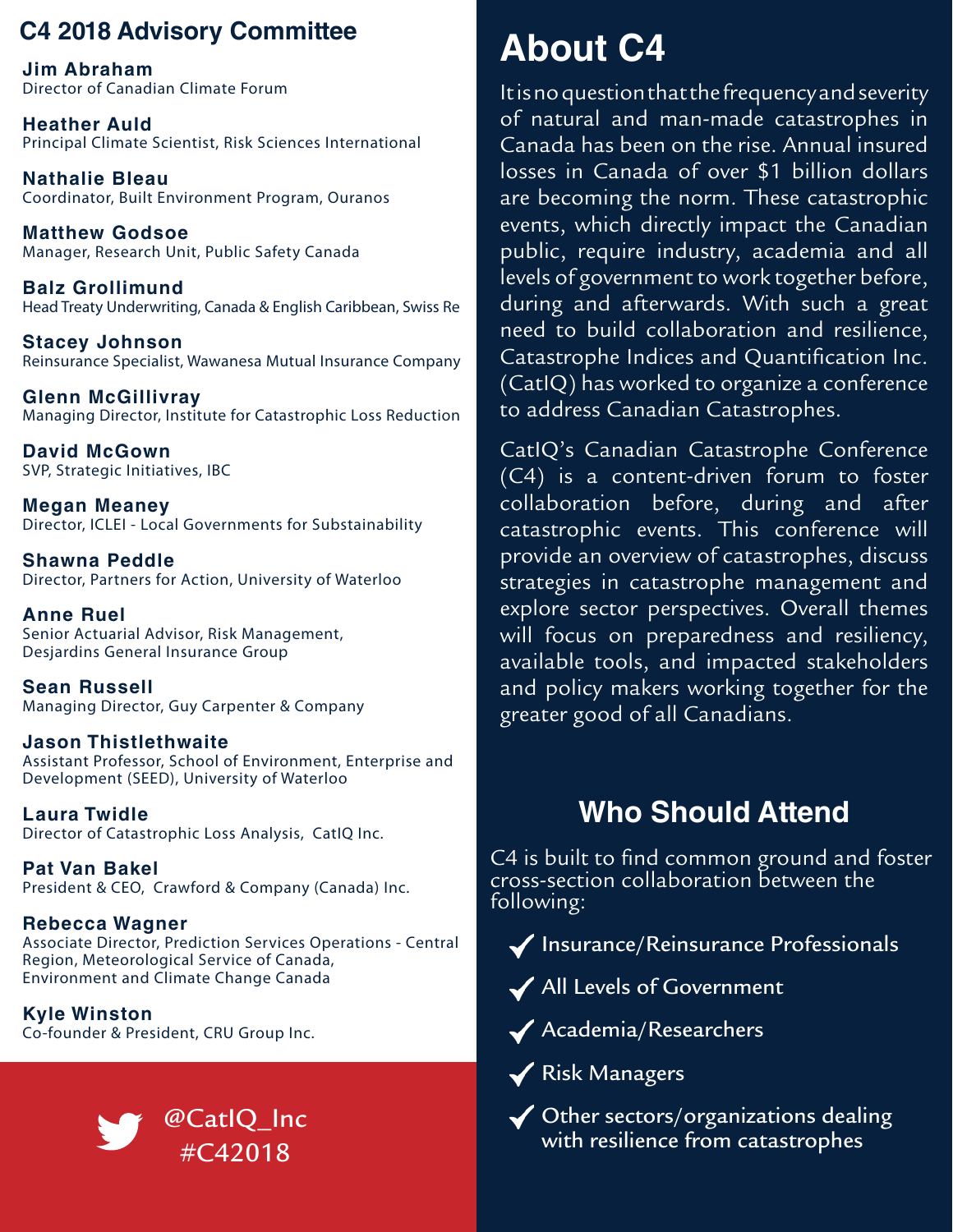### Canadian Disaster Mitigation Interactive Workshop

*Come for the workshop, stay for the conference!*

*Developed in partnership with Public Safety Canada*



Sécurité publique Canada



The development of an Emergency Management Strategy for Canada requires collaboration from all levels of government, business, non-government organizations, and academia. The workshop will be conducted where invited stakeholders provide their perspective. Subsequently, valuable input will be gathered from participants of the C4 Conference.

The outcome of the workshop would be two-fold:

- Participants would gain a better understanding of the state of disaster prevention, mitigation and risk reduction in Canada, as shared by a panel of knowledgeable speakers, and through sharing ideas at smaller breakout tables. In addition to gaining knowledge, they would also be able to share their input, thoughts and ideas to inform policy decisions made by Public Safety Canada.
- Public Safety Canada will be able to use the outcome of this workshop to inform policy decisions, helping to advance an Emergency Management Strategy for Canada, and use the wealth of knowledge collected by the over 250+ attendees of C4 2018. Additionally, a summary of outcomes from the discussions will also help inform planning and strategy decisions by other stakeholders in industry, NGO's and other levels of government. Furthermore, the workshop will enable collaborative opportunities between stakeholders.

**Registration Opens** 12:00pm *(will remain open for the duration of the conference)*

**Workshop Part One** 1:00 - 2:30pm

**Networking Break** 2:30 - 3:00pm *sponsored by Munich Re*

**Workshop Part Two** 3:00 - 4:30pm

**Opening Cocktail Reception** 5:00 - 7:00pm *sponsored by Aon Benfield*

#### Moderated By:



Jim Abraham **Director** Canadian Climate Forum *and* C4 2018 Emcee



Deirdre Laframboise Executive Director, Canadian Climate Forum

#### Contributors Include:

Stephanie Durand *Director General, Policy and Outreach Directorate, Public Safety Canada*

Assembly of First Nations **Representative** 

#### Alex Kaplan

*Head, North America & Senior Vice President, Global Partnerships, Swiss Re (Invited)*

Federation of Canadian Municipalities Representative *(Invited)*

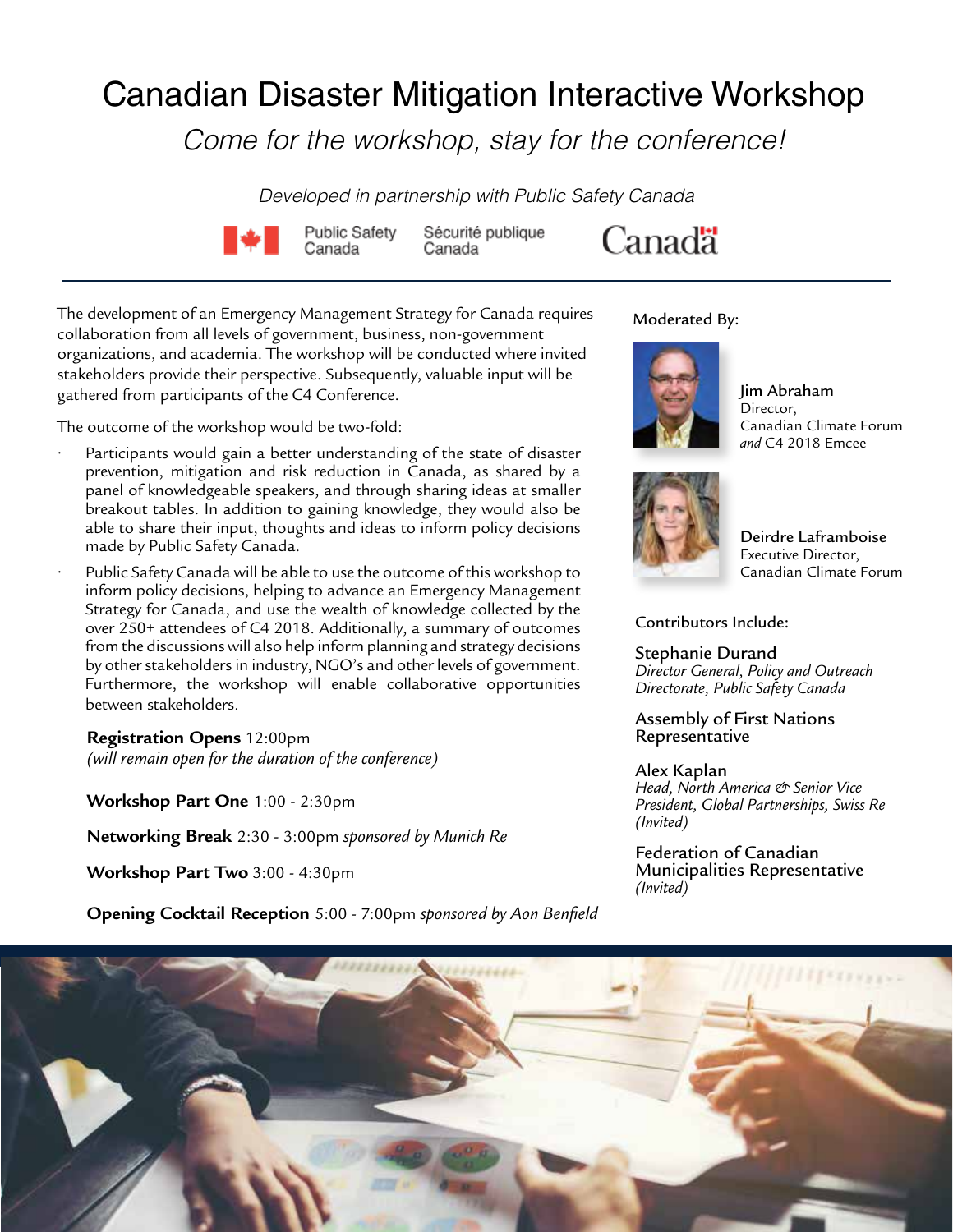#### **Thursday, February 1**



**Breakfast** 7:45 - 8:45am

#### **Welcome and Acknowledgements & Intro Address** 8:45 - 9:00am



 Jim Abraham Director, Canadian Climate Forum *and*  C4 2018 Emcee



Laura Twidle Director of Catastrophic Loss Analysis, CatIQ Inc.

#### **CatIQ's 2017 CATs in Review** 9:00 - 9:15am



Laura Twidle Director of Catastrophic Loss Analysis, CatIQ

The conference will begin with an overview of natural and man-made catastrophes that occurred in 2017. This comprehensive review will include a chronology of events, geographic footprints of impacted areas, related media and insured loss estimates provided by CatIQ.

#### **Flood Risk Management All Over the Map: Bringing Some Cohesion** 9:15 - 10:15am

Moderator: Panelists:



IBC CADRI





 David McGown Alain Thibault Bonnie Crombie Honourable SVP, Strategic Chairman, Chairman, Mayor of Mississauga Rosa Galvez



Initiatives, President & CEO, The Senate of Canada

The severe weather consequences of climate change affect every Canadian and every level of government. Some focus on mitigation; others on adaptation. Bringing municipal and insurance leaders together, this panel will explore the challenges facing municipalities in planning and funding large scale infrastructure investments, and how the insurance industry could respond.

**Networking Break** 10:15 - 10:45am *Sponsored by Swiss Re*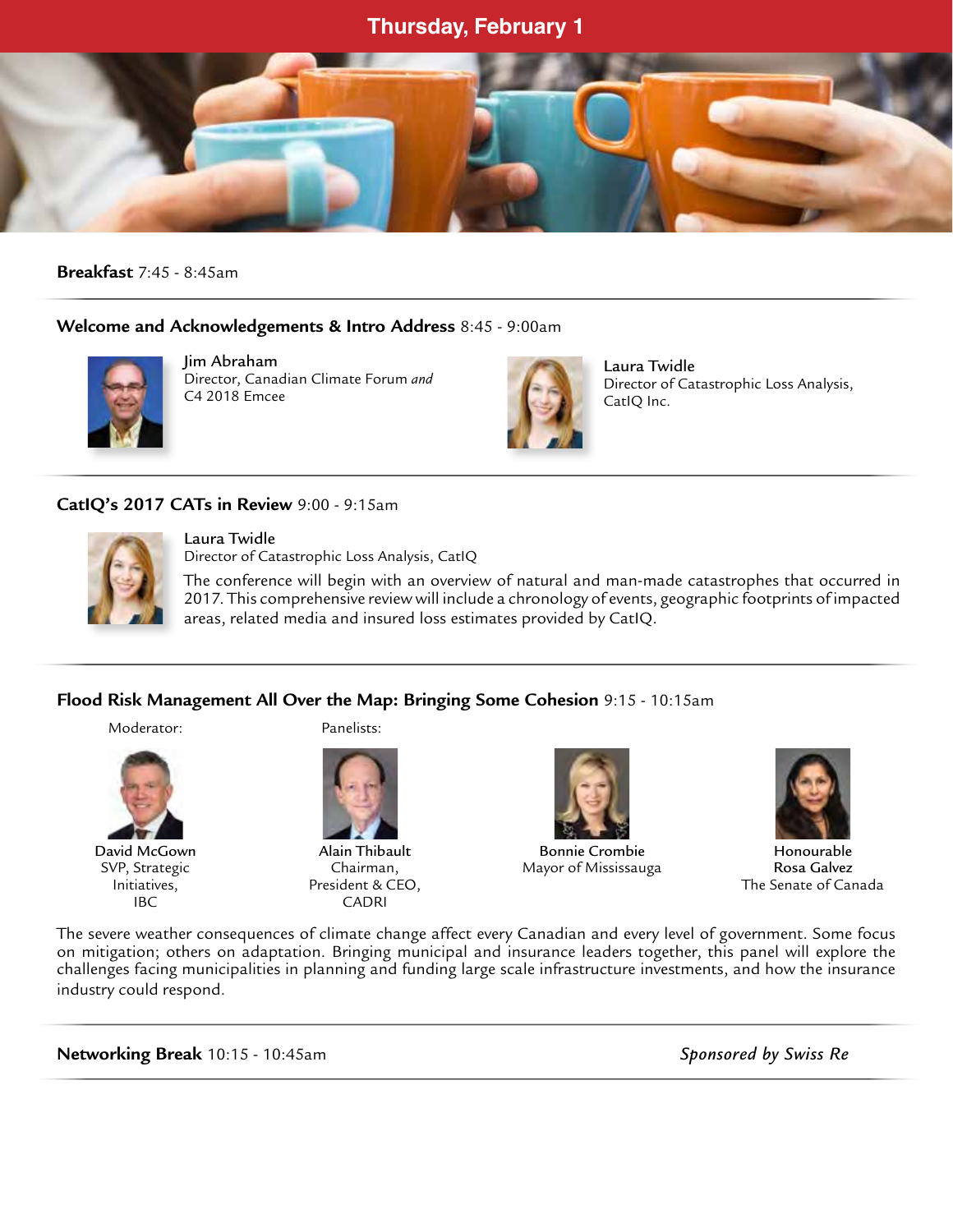#### **Thursday, February 1**

#### **Public Communication in Times of Crisis** 10:45-11:45am



University of Waterloo Red Cross and Events, Western Ontario Directorate,

Moderator: Panelists:



Director, Community Manager, Director of







Shawna Peddle Janice Babineau Jeff Rohrer Jennifer Spinney Stéphanie Durand<br>Director, Community Manager, Director of PhD Candidate, Director General, Partners for Action, Canadian Communications University of Policy and Outreach IBC **Public Safety Canada** 

The impacts of natural disasters are personal, and often overwhelming to homeowners and communities. These impacts can be lessened by actions taken before, during, and after an event. We cannot assume that providing information alone will automatically result in personal preparedness. So how can we effectively communicate risk to drive action? Join our panel of communicators to discuss how to engage and motivate communities to prepare, react, and recover from extreme weather events.



**Lunch and Presentation** 11:45am-1:15pm *Sponsored by CRU Group*

Addressing the Climate Change Challenge: What Does It Mean for the Insurance Industry, As Underwriters and Institutional Investors?

**Maryam Golnaraghi** *Director of Extreme Events & Climate Risks Program, Geneva Association* 

**Democratizing and Improving CAT and Hazard Models** 1:15 - 2:15pm

Moderator: Panelists:







Dr. Blair Feltmate Elliott Cappell Guillermo Franco Dickie Whitaker Head, Intact Centre Chief Resilience Officer, Managing Director & Global Chief Executive, on Climate Adaptation, City of Toronto Head of CAT Risk Research, Oasis Loss Modelling University of Waterloo Guy Carpenter Framework



As a prerequisite to adapting to climate change, extreme weather events (e.g. flood, drought, heat, hail, wind, etc.) and over-taxed and aging infrastructure, CAT and Hazard models must be updated and made broadly available. In the absence of contemporized models, adaptation will be based on a combination of outdated profiles and guesswork, neither option of which will lead to a well-functioning end state. Accordingly, time is not a luxury regarding the need for improved and available CAT and Hazard models, as will be profiled in the session.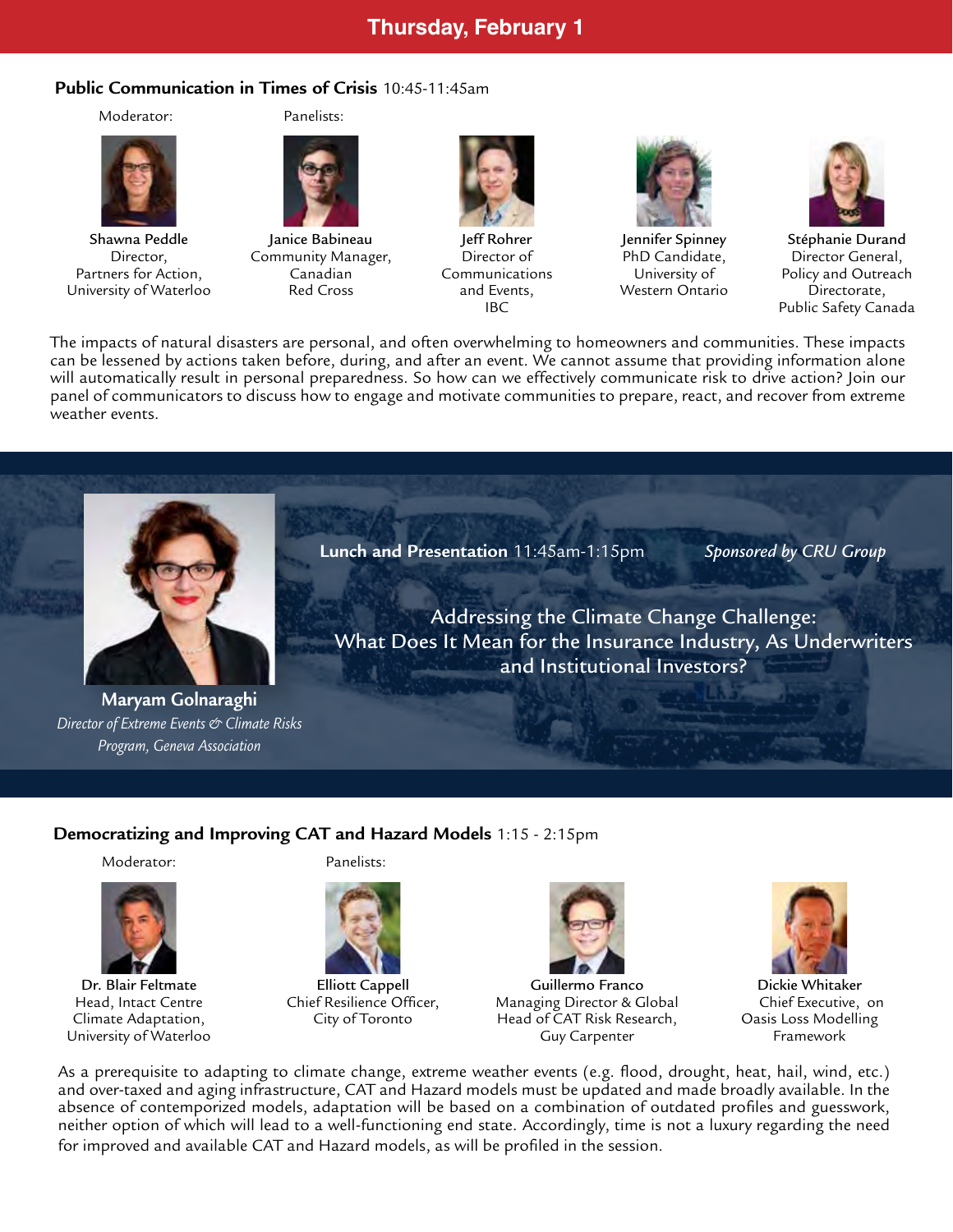#### **Networking Break** 2:15 - 2:45pm *Sponsored by RMS*

#### **Lessons Learned from Emergency Management Plans** 2:45 - 3:45pm

#### Moderator: Panelists:









Paul Kovacs Matthew Godsoe Mike LeBlanc Louise Bradette Executive Director, **Manager, Research Unit,** Regional Emergency Chief Resilience Officer, ICLR **Public Safety Canada** Management Coordinator, City of Montreal New Brunswick EMO



This session will explore the role of local, provincial, and federal officials in disaster management in Canada. We will discuss actions taken to assess and understand hazards, clarify roles and responsibilities for stakeholders, invest in risk reduction, and plans to 'build back better' after a disaster.

#### **Building Back Better** 3:45 - 4:45pm

Moderator: Panelists:







Heather Auld Marianne Armstrong Glenn McGillivray Emily Stock Principal Climate **Research Council Officer,** Managing Director, Insurance Litigation Lawyer, Scientist, Construction, National ICLR Monaghan Reain Research Council Canada (NCR) and the council Canada (NCR) and the council Canada (NCR) and the council Canada (





When a natural disaster strikes a community, it tests the resiliency of the system. So far in 2017, we have seen catastrophic flooding occur right in our backyards, which has led to hundreds of millions in insured and economic losses. To prepare for the changing climate and future events, we need to be ready ahead of time to build back better in order to mitigate risks and impacts in the longer term.

#### **Student Delegate Presentations** 4:45 - 5:00pm

#### **Cocktail Reception** 6:30 - 7:30pm

**Dinner** 7:30pm *Sponsored by IBC*

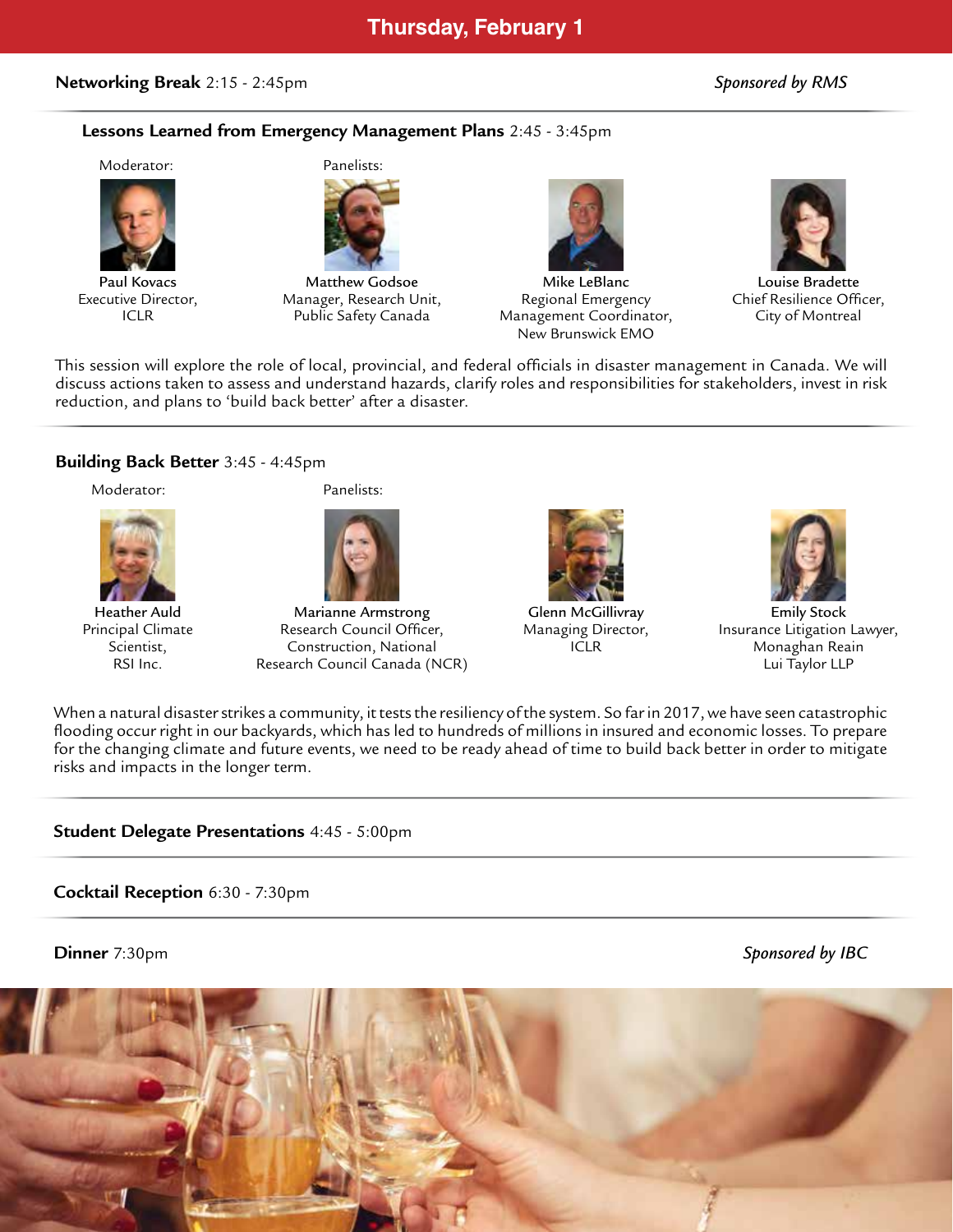#### **Friday, February 2**

#### **Breakfast** 8:00 - 9:00am

#### **Coping With Canada's Hottest Peril - Wildfire** 9:00 - 10:00am

Moderator: Panelists:

 $\overline{\phantom{a}}$ 



Aon Benfield Corporation





Paul Cutbush Patrick Barbeau Dr. Steve Gwynne Kyle Winston SVP, Catastrophe SVP, Claims, Superior Research Officer, Co-founder & President, Management, **Intact Financial** National Research Council CRU Group Inc.



The 2016 and 2017 wildfire seasons have pushed Canada's insurers, emergency managers and claims adjusters to the extreme when dealing with the sheer number and extent of new challenges. This session attempts to delve into lessons learned over the last two years, with a focus on saving lives and property.

This panel will include points of view from three Canadian professionals intimately involved with the recent wildfire activity:

- 1. a catastrophe claims adjuster viewpoint;
- 2. a perspective on the growing science of wildfire prediction and evacuation modeling;
- 3. an insurer's experience on how dealing with wildfires is changing rapidly.

**Networking Break** 10:00 - 10:30am *Sponsored by Guy Carpenter*

#### **Ensuring the Viability of the Alberta Property Insurance Market** 10:30 - 11:30am



Moderator: Panelists:





Sean Russell Joseph El-Sayegh Alan Frith Shane Schreiber Keith Hartry Managing President & CEO, Senior Manager, Managing Director, SCOR Canada Consulting and Alberta Emergency Director, SCOR Canada Consulting and Alberta Emergency Wawanesa Mutual Guy Carpenter Reinsurance Client Services, Management Agency Insurance Company AIR Worldwide



Hail, Flood, Fire, what is next for Alberta? How can we ensure there are viable and affordable insurance products in Alberta in light of recent catastrophic events? How are government, insurance companies and reinsurance companies adapting to these catastrophic events and what can be done to curb the trend?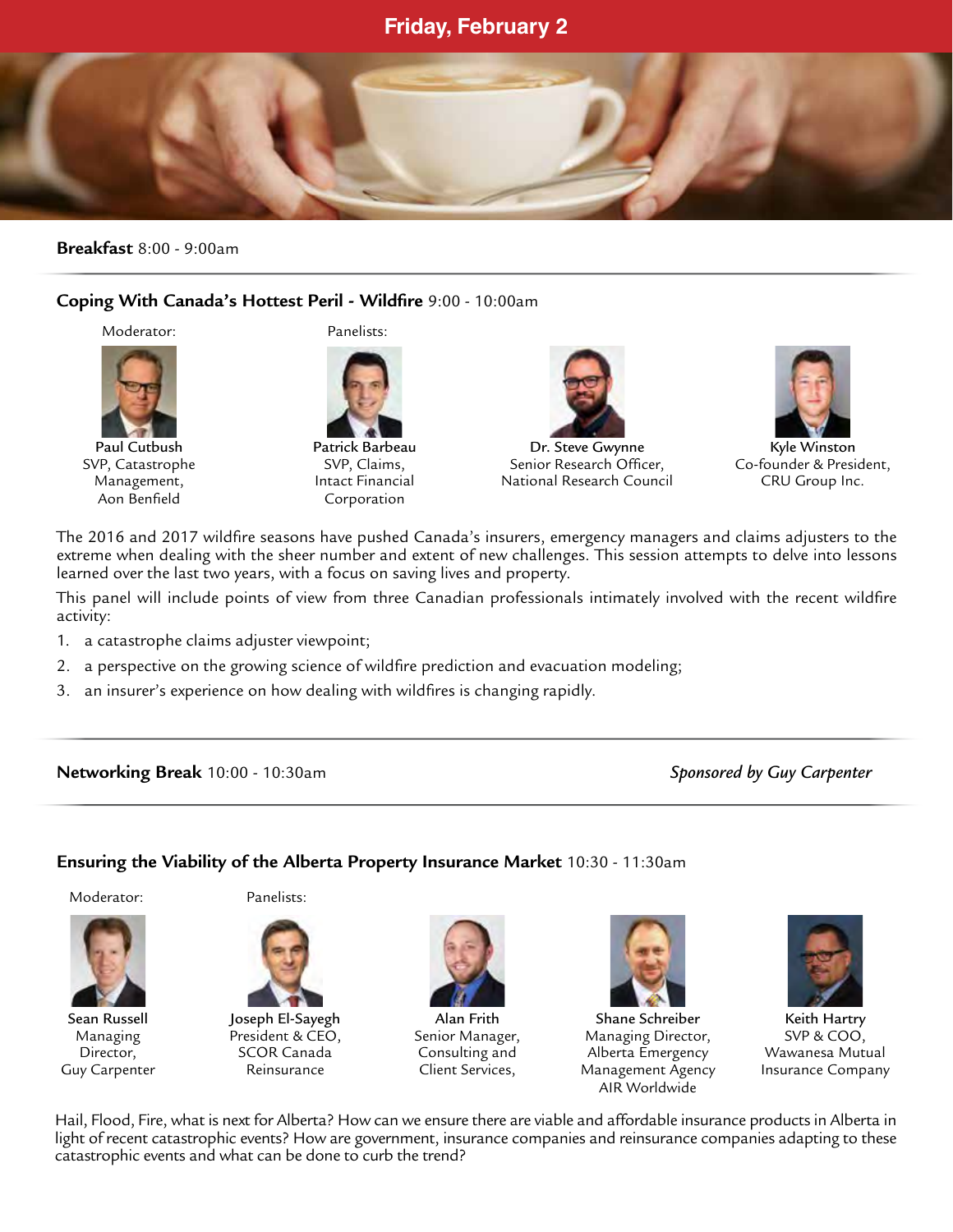#### **Friday, February 2**

#### **East vs. West - Understanding the Macro-Economic Impacts of Earthquakes** 11:30am - 12:30pm



Montreal and the Next Big Quake; when Canadians think of earthquake risk, they invariably think of Canada's west coast. However an equally devastating scenario is plausible in the St Lawrence corridor. Join seismic experts and economists to learn about the risk to Quebec's largest city, the implications and what is being done to prepare.

**Networking Lunch** 12:30-2:15pm

**Conference Wrap-Up** 2:15pm

### What delegates had to say about C4 2017

*C4 2017 was amazing, perfect start to the session with Chief Darby. All the sessions were really great quality. I also loved the workshop.*

> **Cyndi Seifried** *Director, Innovation and Program Director, Flood Initiative at The Co-operators*

*I* can attest to the high quality of the C4 conference events. *I particularly appreciate the opportunity to interact with government officials and academics alongside senior members of the insurance/reinsurance industries. I very much look forward to C4 2018 in Gatineau.*

> **Louis Durocher** *Chief Risk Officer, Aviva Canada Inc.*

*I appreciated the opportunity to attend CatIQ's Canadian Catastrophe Conference in February of 2017 and present on the science of forecasting freezing rain in relation to the December 2013 Ice Storm in Southern Ontario. I attended several other worthwhile sessions at the C4 and had the ability to network with colleagues from various levels of government, academia and the insurance industry.*

#### **Geoff Coulson**

*Warning Preparedness Meterologist, Meteorological Service of Canada, Environment and Climate Change Canada / Government of Canada*